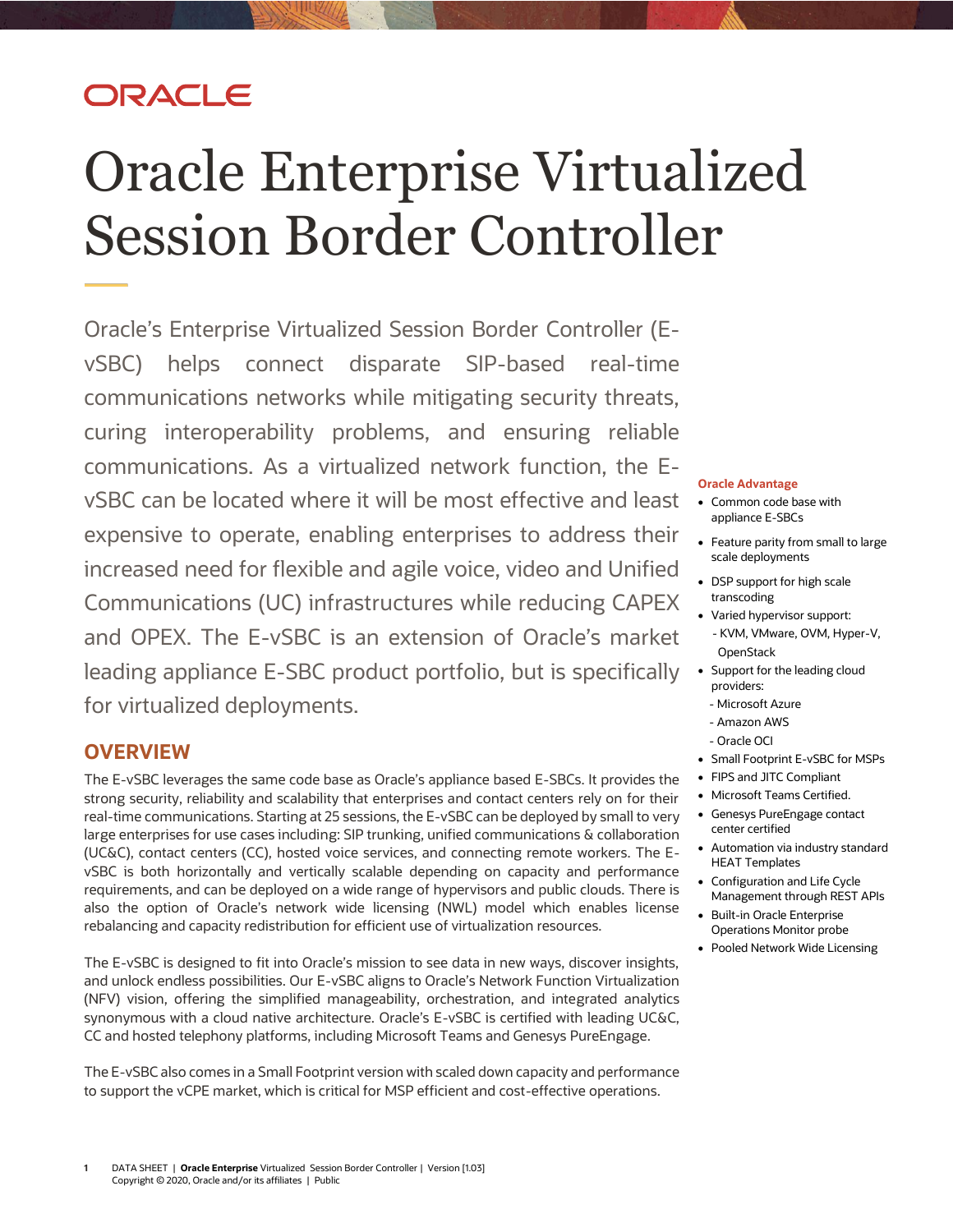The E-SBC is a field-proven solution for connecting a wide range of multivendor VoIP, UCC and contact center systems to public network services, including SIP trunking services, the Internet and cloud applications.

## **COMMON DEPLOYMENT MODELS**



**On-Premise & Private Clouds**: Virtualized instances deployment in the enterprise's network on vCPEs or hypervisors such as KVM, VMware, OVM, Hyper-V and OpenStack.

**Public Clouds**: Virtualized instances on public cloud platforms such as Amazon Web Services, Microsoft Azure and Oracle Cloud Infrastructure.

## **E-VSBC DATASHEET**

## **Specifications and Capacities**

| <b>Feature</b>                             | <b>Oracle Small Footprint E-vSBC</b> | <b>Oracle E-vSBC</b>               |  |
|--------------------------------------------|--------------------------------------|------------------------------------|--|
| <b>Hypervisor</b>                          | KVM, VMware                          | KVM, VMware, Hyper-V, OVM          |  |
| <b>Public Cloud</b><br><b>Support</b>      | AWS, MS Azure, OCI                   | AWS, MS Azure, OCI                 |  |
| <b>OpenStack</b>                           | $\checkmark$                         | $\checkmark$                       |  |
| <b>Encryption</b>                          | Software SRTP/TLS                    | Software SRTP/TLS                  |  |
| <b>Min. Requirements</b>                   | 1 core/2vCPUs<br>4GB RAM<br>20GB     | 3 cores/4vCPUs<br>16GB RAM<br>40GB |  |
| <b>Media Sessions</b><br>$(Min-Max)*$      | $25 - 1,600$                         | $25 - 60,000$                      |  |
| <b>Max. SRTP Call</b><br>Legs              | 600                                  | 40,000                             |  |
| <b>Max. Transcoding</b><br><b>Sessions</b> | <b>NA</b>                            | 5,600 (SW); 10,800 (DSP)           |  |
| Max. CPS                                   | 120                                  | 2,000                              |  |

## **E-vSBC Capacity and Performance Comparison**

| <b>Feature</b>             | ∣On-Prem* ∣ | OCI   | <b>Azure</b> | <b>AWS</b> |
|----------------------------|-------------|-------|--------------|------------|
| Max. CPS                   | 540         | 400   | 180          | 190        |
| <b>Max RTP Sessions</b>    | 12,450      | 5.700 | 2.100        | 2.200      |
| <b>Transcoded Sessions</b> | 350         | 200   | <b>NA</b>    | 330        |

\*On-Prem number are for KVM Hypervisor \*\*The comparison chart is for 4 core VM shapes only

#### **Applications**

- Private and Public cloud based deployments
- SIP Trunking
- IP Enabled Contact Centers
- Unified Communications
- Hosted IP Communication Services
- Remote Workers and Offices

#### **Key Business Benefits**

- Enables E-SBC functionality to be placed where most effective and least expensive to operate
- Simplifies and accelerates service deployment
- Reduces CAPEX and OPEX
- Protects real-time communications against cyberattacks

#### **Related Products**

The following products support Oracle Enterprise Session Border Controller:

- Oracle Enterprise Operations **[Monitor](https://www.oracle.com/industries/communications/products/enterprise-operations-monitor/)**
- Oracle Enterprise Telephony [Fraud Monitor](https://www.oracle.com/industries/communications/products/enterprise-fraud-monitor/)
- [Oracle Enterprise](https://www.oracle.com/industries/communications/enterprise-communications/products/communications-broker/)  [Communications Broker](https://www.oracle.com/industries/communications/enterprise-communications/products/communications-broker/)
- [Oracle Communications](https://www.oracle.com/industries/communications/products/interactive-session-recorder/)  [Interactive Session Recorder](https://www.oracle.com/industries/communications/products/interactive-session-recorder/)
- Oracle Communications Session [Delivery Manager](https://www.oracle.com/industries/communications/products/session-delivery-manager/)
- Oracle Communications Security [Shield Cloud](https://www.oracle.com/industries/communications/enterprise-communications/products/security-shield-cloud/)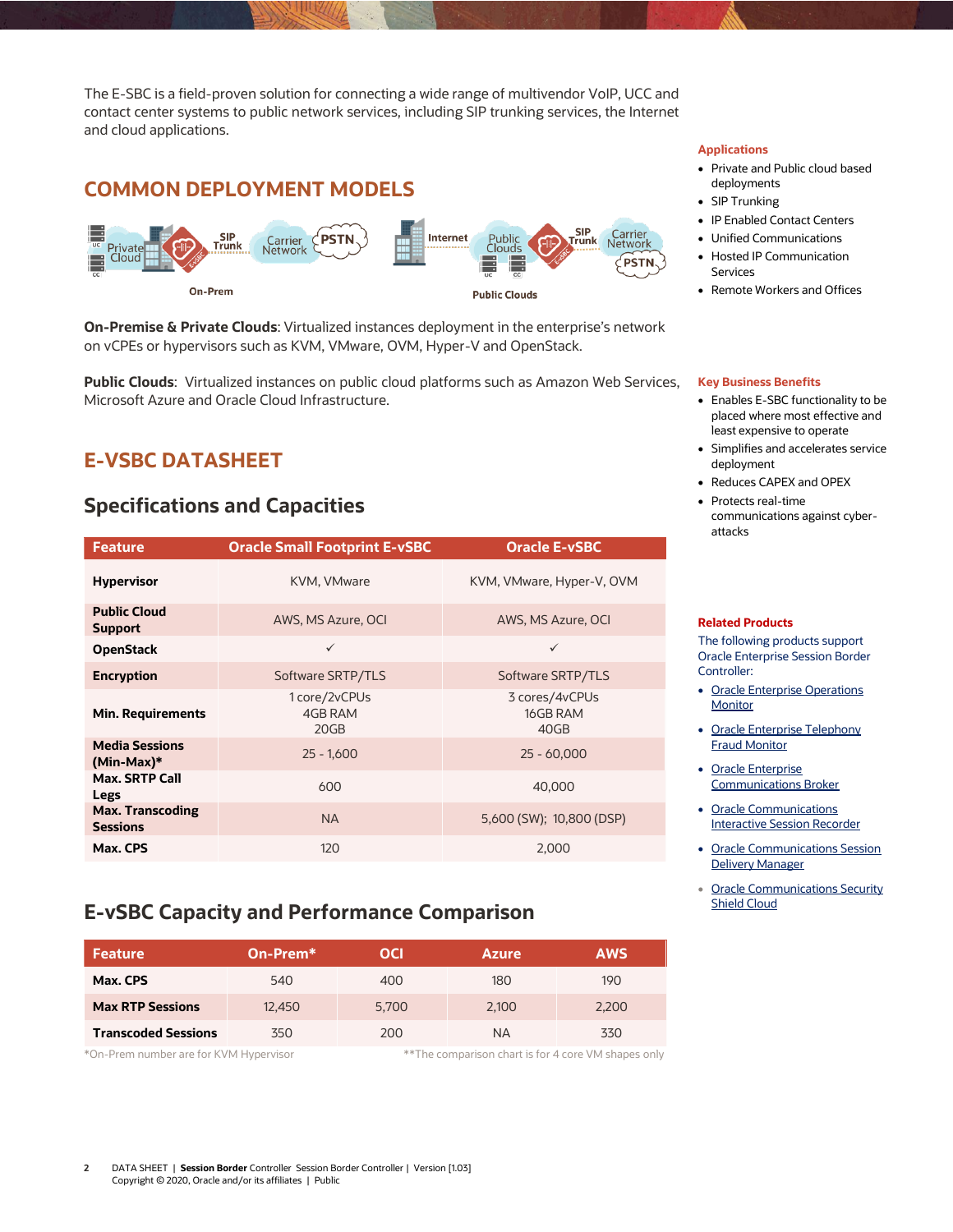## **E-VSBC CRITICAL FEATURES & CAPABILITIES**

| <b>FEATURE</b>          | <b>CAPABILITIES</b>                                                                                   |  |
|-------------------------|-------------------------------------------------------------------------------------------------------|--|
| <b>SECURITY</b>         | Granular access control<br>$\bullet$                                                                  |  |
|                         | IP address and SIP signaling concealment<br>$\bullet$                                                 |  |
|                         | Layer three through five topology hiding and signaling overload controls<br>$\bullet$                 |  |
|                         | IP telephony spam protection<br>$\bullet$                                                             |  |
|                         | Stateful deep packet inspection<br>$\bullet$                                                          |  |
|                         | Signaling and media encryption<br>$\bullet$                                                           |  |
|                         | FIPS Compliant including MSRP FIPS for E-vSBC<br>$\bullet$                                            |  |
|                         | JITC Compliant and being validated.<br>$\bullet$                                                      |  |
| <b>INTEROPERABILITY</b> | SIP message normalization<br>$\bullet$                                                                |  |
|                         | Response code translation<br>$\bullet$                                                                |  |
|                         | SDP and Dual Tone Multi-Frequency (DTMF) manipulation<br>$\bullet$                                    |  |
|                         | Number and uniform resource identifier (URI) manipulation<br>$\bullet$                                |  |
|                         | Header manipulation rules (HMR)<br>$\bullet$                                                          |  |
|                         | SIP / H.323 signaling interworking<br>$\bullet$                                                       |  |
|                         | Protocol interworking: Transmission Control Protocol (TCP), User Datagram Protocol (UDP)<br>$\bullet$ |  |
|                         | Encryption interworking: Transport Layer Security (TLS), Mutual TLS, Secure Real-time<br>$\bullet$    |  |
|                         | Transport Protocol (SRTP), IP Security (IPsec)                                                        |  |
|                         | Network address translation (NAT) and firewall traversal<br>$\bullet$                                 |  |
|                         | IP address translation: private/public, IPv4/IPv6<br>$\bullet$                                        |  |
|                         | Transcoding<br>$\bullet$                                                                              |  |
|                         | IETF standard SIP Recording (SIPREC) interface<br>$\bullet$                                           |  |
|                         | Support for Microsoft ELIN Gateway and Avaya Personal Profile Manager proxy<br>$\bullet$              |  |
|                         | RFC3389 - RTP payload for Comfort Noise<br>$\bullet$                                                  |  |
| <b>RELIABILITY</b>      | Standby SIP registrar with caching for remote site survivability<br>$\bullet$                         |  |
|                         | Stateful signaling and media failover<br>$\bullet$                                                    |  |
|                         | Quality of service (QoS) marking, virtual local area network (VLAN) mapping<br>$\bullet$              |  |
|                         | Registration storm avoidance<br>$\bullet$                                                             |  |
|                         | Call rate limit enforcement<br>$\bullet$                                                              |  |
|                         | Trunk load balancing<br>$\bullet$                                                                     |  |
|                         | Stateful session routing<br>$\bullet$                                                                 |  |
|                         | QoS-based routingH.323 destination address based routing<br>$\bullet$                                 |  |
| <b>REGULATORY</b>       | Session prioritization for emergency services<br>$\bullet$                                            |  |
| <b>COMPLIANCE</b>       | <b>IETF SIPREC interface</b><br>$\bullet$                                                             |  |
|                         | Call detail records (CDRs) with local or remote storage via RADIUS<br>$\bullet$                       |  |
| <b>COST MANAGEMENT</b>  | Least cost routing<br>$\bullet$                                                                       |  |
|                         | <b>CODEC</b> renegotiation<br>$\bullet$                                                               |  |
| <b>MANAGEMENT</b>       | Embedded Oracle Enterprise Operations Monitor probe<br>$\bullet$                                      |  |
|                         | Browser-based GUI<br>$\bullet$                                                                        |  |
|                         | SIP monitoring and tracing tool<br>$\bullet$                                                          |  |
|                         | SNMP agent, XML configuration files, Syslog, SFTP, RADIUS interfaces<br>$\bullet$                     |  |
|                         | Subnet masks for SNMP<br>$\bullet$                                                                    |  |
|                         | Secure WebGUI access with HTTPS<br>$\bullet$                                                          |  |
|                         | <b>HEAT Templates</b><br>$\bullet$                                                                    |  |
|                         | REST API Support for configuration and life cycle management                                          |  |